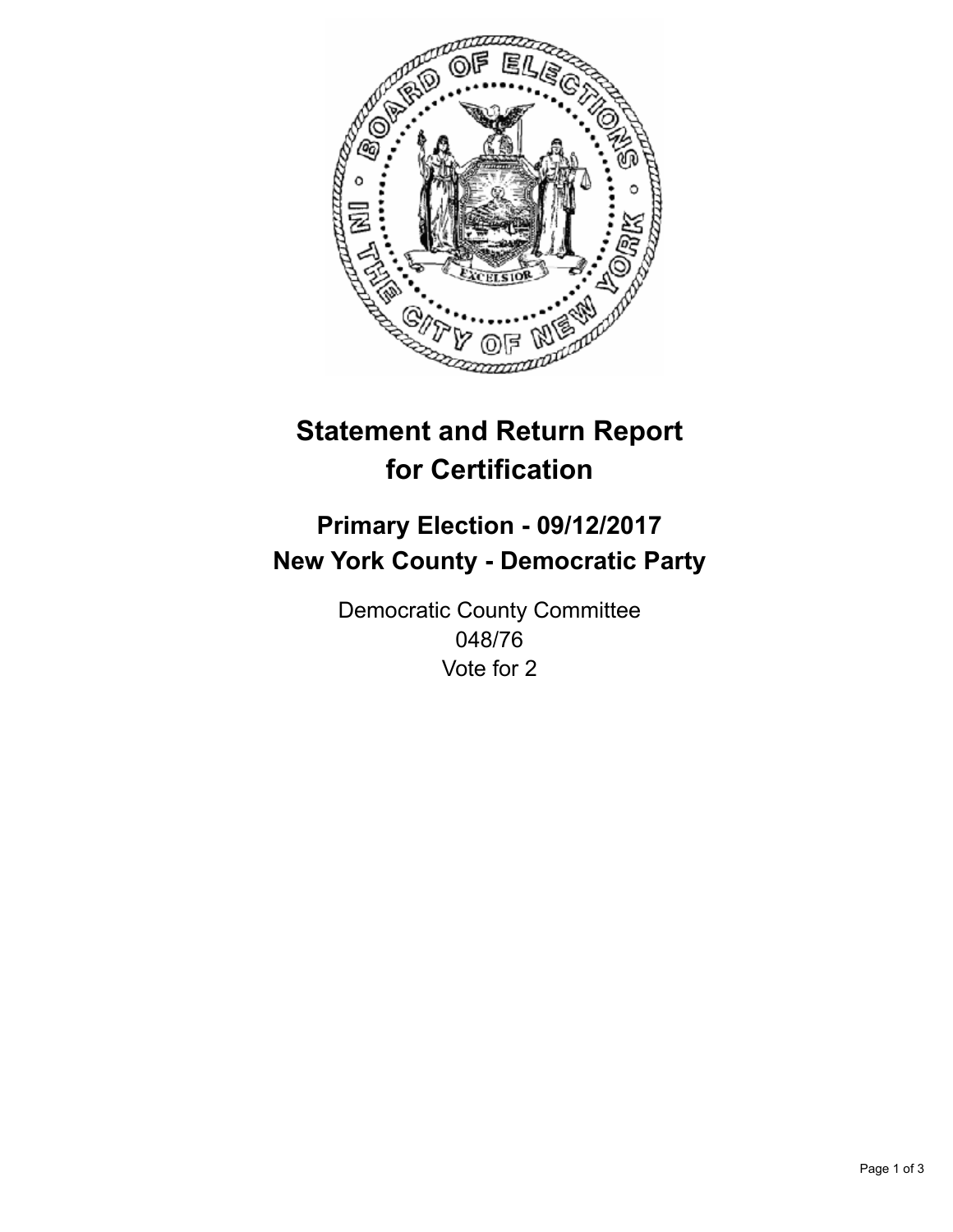

## **Assembly District 76**

| <b>PUBLIC COUNTER</b>                                    | 111      |
|----------------------------------------------------------|----------|
| MANUALLY COUNTED EMERGENCY                               | 0        |
| ABSENTEE / MILITARY                                      | 2        |
| <b>AFFIDAVIT</b>                                         | $\Omega$ |
| <b>Total Ballots</b>                                     | 113      |
| Less - Inapplicable Federal/Special Presidential Ballots | 0        |
| <b>Total Applicable Ballots</b>                          | 113      |
| <b>HANNAH BESWICK</b>                                    | 45       |
| <b>BEN WETZLER</b>                                       | 40       |
| <b>ANDREW DAVIS</b>                                      | 41       |
| <b>MICHAEL DAVIS</b>                                     | 42       |
| <b>Total Votes</b>                                       | 168      |
| Unrecorded                                               | 58       |